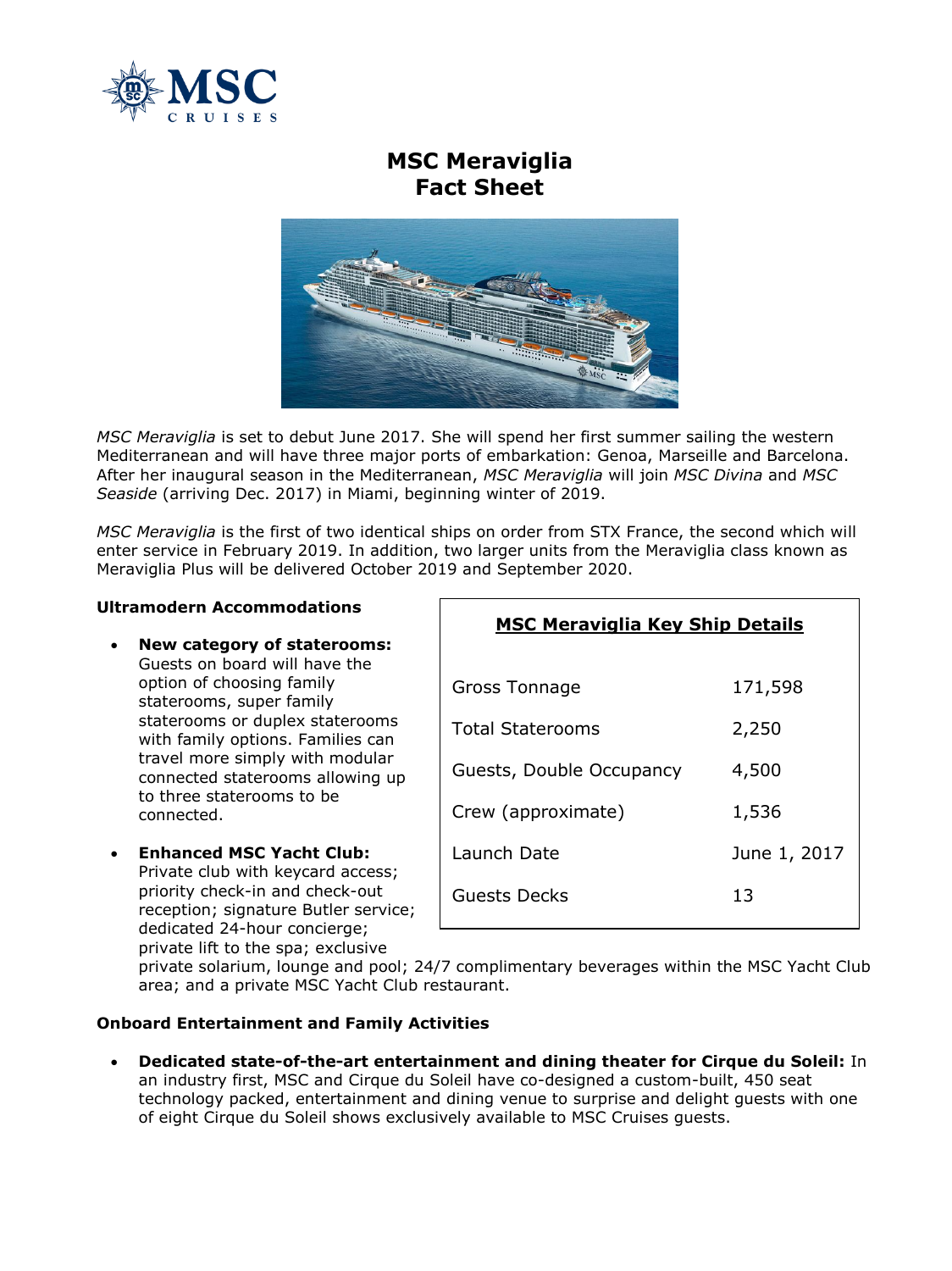

- **12 Distinct Dining Venues:** Offering guests a wide variety of choices from Mediterranean and international cuisines to desserts and sweets, including a gourmet ice cream parlor and creperie in partnership with world renowned French Chocolatier and pastry chef, Jean-Philippe Maury.
- **Longest LED dome at sea:** Nestled within the three-deck interior promenade filled with boutiques, restaurants and shopping is a 262 ft. LED sky screen that will display visual events and vistas to animate the entire promenade from above to create a unique atmospheric experience.
- **Contemporary fine art museum at sea:** As the first and only classic and contemporary fine arts museum at sea, this space will house masterpieces from around the globe in collaboration with premier cultural centers, classic and modern art museums as well as public and private institutions.
- **A spectacular amusement park:** linked to an outdoor aqua park as well as the three-deck interior promenade. The stunning aqua park features three twisting slides, a 'Himalayan Bridge,' and a range of pools.
- **Five dedicated kid's clubs:** For children ranging from 0-17, children can enjoy specially designed play areas including a Chicco baby club as well as a Lego Mini Club.

## **A New Standard in Eco-Friendliness**

- **Advanced Water Treatment:** Installation of systems optimized for the production of fresh water which will reduce water consumption and reuse the condensates of the ventilation system
- **Energy efficiency:** Optimization of hull shape and propulsion system to reduce energy consumption
- **Scrubber Technology:** Neutralize fumes and CO2 emissions in accordance with the latest international maritime regulations
- **LED lighting**: meaning lower energy demand and significantly lower fuel consumption

## **Advanced Guest-Friendly Technology**

- **The new** *MSC for Me* **digital innovation program will be first launched onboard** *MSC Meraviglia.* **The smart ship technology features Near Field Communication (NFC), using a cruise card, bracelet or smartphone.** *MSC for Me includes***:** 
	- o 16,000 points of connectivity
	- o 700 digital access points
	- o 358 informative and interactive screens
	- $\circ$  2,244 staterooms with RFID/NFC access technology, which means parents can easily use geolocation to find their children
	- o **Navigation:** digital way finder that provides guests on board with advice, guidance and information on what's on. The technology is similar to smart maps and helps them find their way on the 1000+ foot long ships with a 16 foot precision. It also allows guests to locate their children, as needed.
	- o **Concierge:** allows guests to easily book services, restaurants, excursions and more in real time, 24/7.